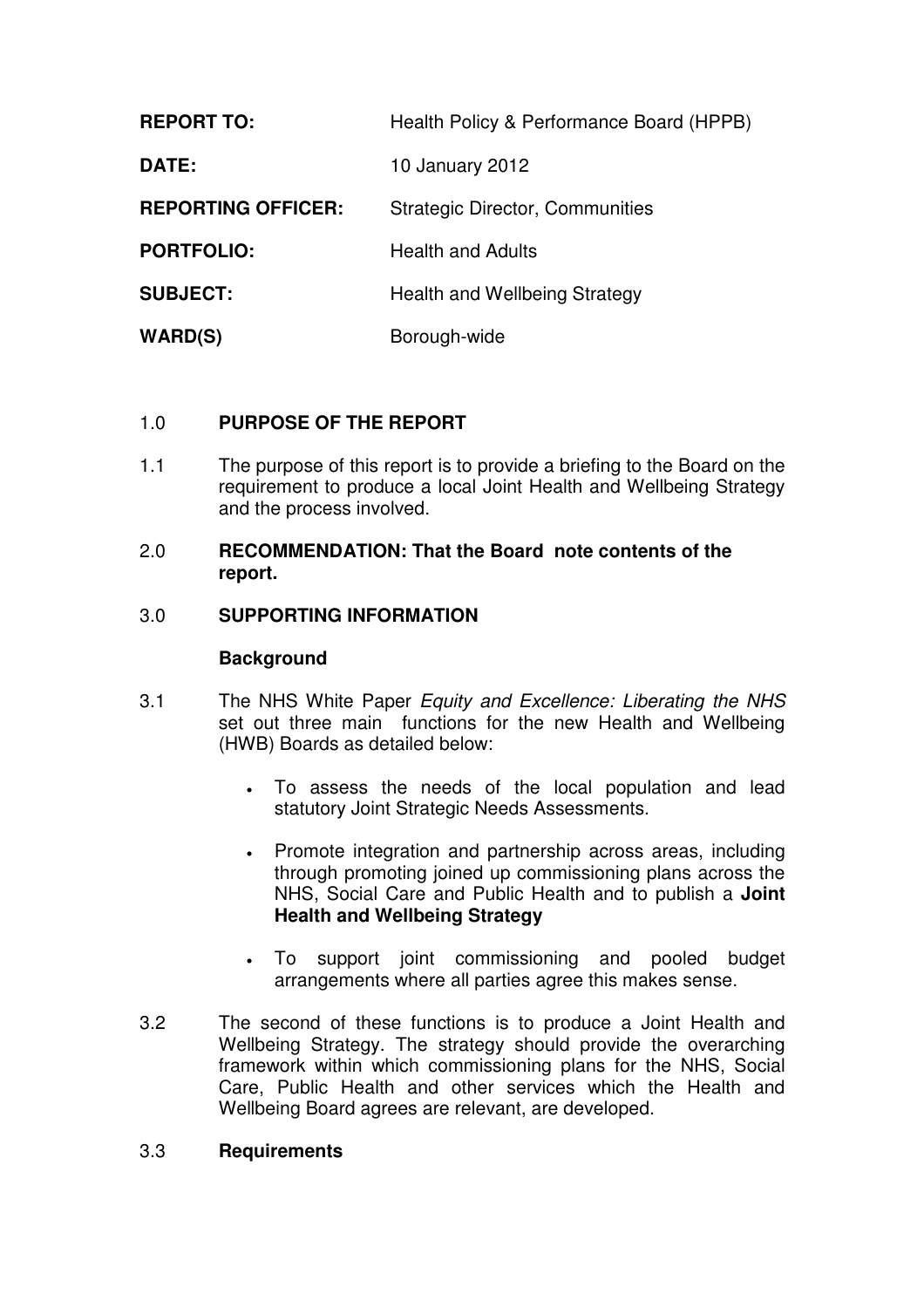The HWB Board will be required to produce the strategy as part of its statutory responsibilities.

'The responsible local authority and each of its partner commissioning consortia must prepare a strategy for meeting the needs included in the assessment by the exercise of functions of the authority, the national Health Service Commissioning Board or the consortia' (A Joint Health and Wellbeing Strategy - Health & Social Care Bill ).

- 3.4 In addition, HWB Boards will be able to consider whether the commissioning arrangements for social care, public health and the NHS, developed by the local authority and Clinical Commissioning Group respectively, are in line with the JHWB Strategy; and if not, the HWB Board will be able to write formally to the NHS Commissioning Board & the Clinical Commissioning Group or Local Authority leadership.
- 3.5 When the Clinical Commissioning Group send their commissioning plans to the NHS Commissioning Board, they will be under an obligation to state whether the HWB agrees that their plans have held due regard to the JHWS & send a copy of their plans to the HWB at the same time.
- 3.6 It will therefore be very important to ensure `ownership' of the Strategy by all parties from the outset and have good joint working arrangements in place to agree priorities at an early stage.

### 3.7 **Production of the Strategy**

In developing the strategy a range of views will need to be gathered from a wide range of partner organisations especially given the scope and remit of the strategy. It will also be essential to develop ways of involving members of the public in the preparation of the strategy.

3.8 Linked to the above, Members will also have a vital role to play in helping to develop the strategy in conjunction with identifying the priorities for action

> The Centre for Public Scrutiny (CfPS) report ' Peeling the Onion learning, tips and tools from the Health Inequalities Scrutiny Programme' highlights the role that local overview and scrutiny committees have in addressing health inequalities and provides a number of tools and tips. The report recognises and sets out to demonstrate the active and vital role that 'scrutiny' can have in helping its partners understand issues so that gaps in inequalities can be narrowed.

Below is a link to this documents :-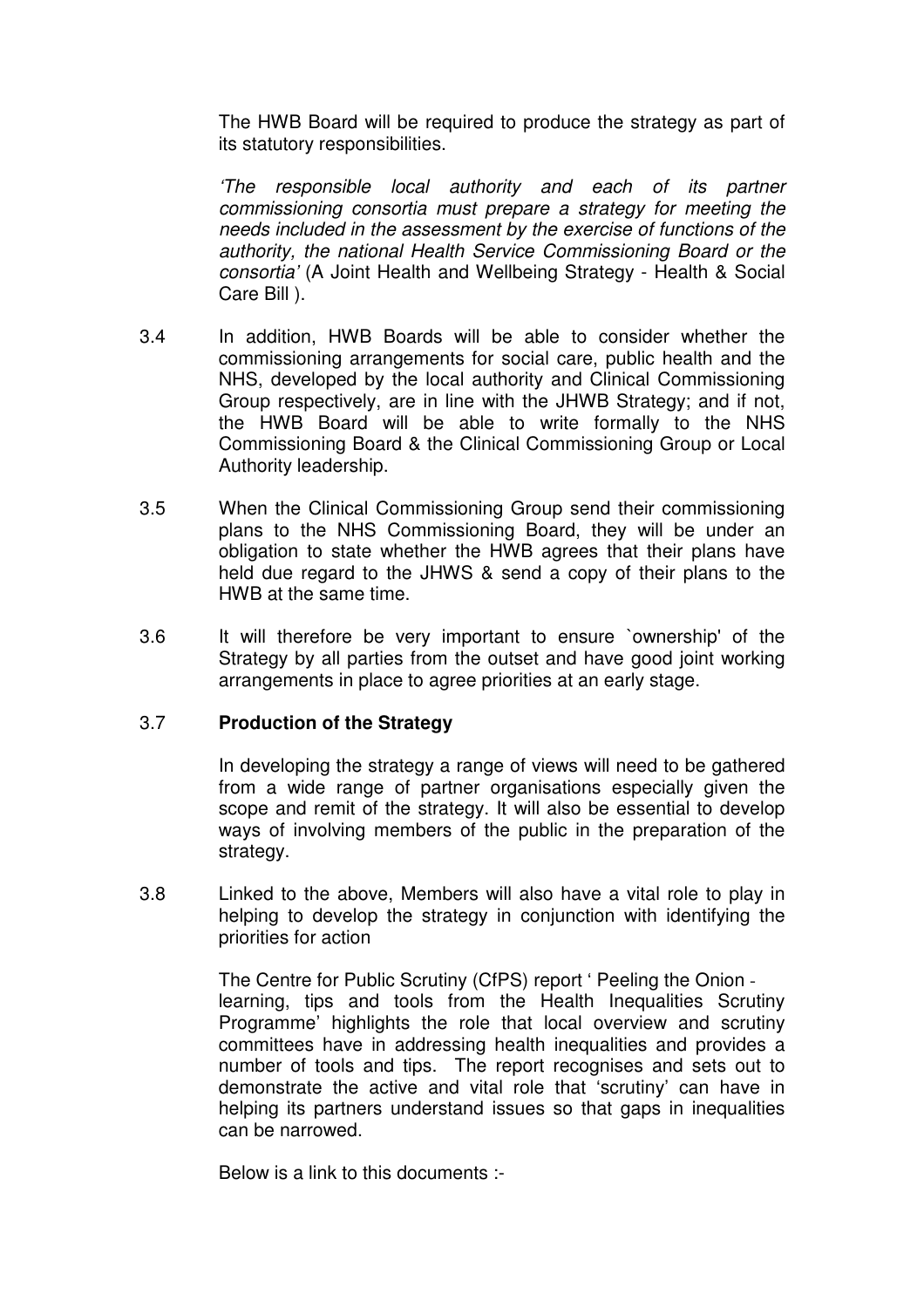http://politiquessociales.net/IMG/pdf/CfPSPeelingonionfin\_1\_1\_.pdf

3.9 A major challenge for scrutiny is ensuring that review topics have greatest influence and prioritising issues is key. The Joint Health and Wellbeing Strategy (in conjunction with the Joint Strategic Needs Assessment) will be able to be used to help members in the future to understand issues in more depth and can also support in exercising their role as locally elected councillors in helping public services to understand the issues that their communities face.

# 3.10 **Halton's Health and Wellbeing Strategy**

At a local level Halton has recently updated its Joint Strategic Needs Assessment for Health and Wellbeing and is currently in the process of developing locality needs analyses. Both of these will be used to underpin the Joint Health and Wellbeing Strategy.

Some initial scoping work has begun in terms of gathering the evidence base, determining the outline of the strategy and collating best practice (where available) from other areas

## 4.0 **POLICY IMPLICATIONS**

- 4.1 The Health and Wellbeing strategy should provide the overarching framework, within which commissioning plans for the NHS, Social Care, Public Health and other services which the Health and Wellbeing Board agrees are relevant, are developed.
- 4.2 The implementation of the strategy at a local level will have direct policy implications for the future delivery of services however until the detail of the strategy is worked through and developed it will be impossible to say exactly what these are at this time.

### 5.0 **OTHER/FINANCIAL IMPLICATIONS**

5.1 None identified at this time.

### 6.0 **IMPLICATIONS FOR THE COUNCIL'S PRIORITIES**

#### 6.1 **Children & Young People in Halton**

Improving the Health of Children and Young People is a key priority in Halton and will continue to be addressed through the Health and Wellbeing Strategy whilst taking into account existing strategies and action plans so as to ensure a joined-up approach and avoid duplication.

### 6.2 **Employment, Learning & Skills in Halton**

The above priority is a key determinant of health. Therefore